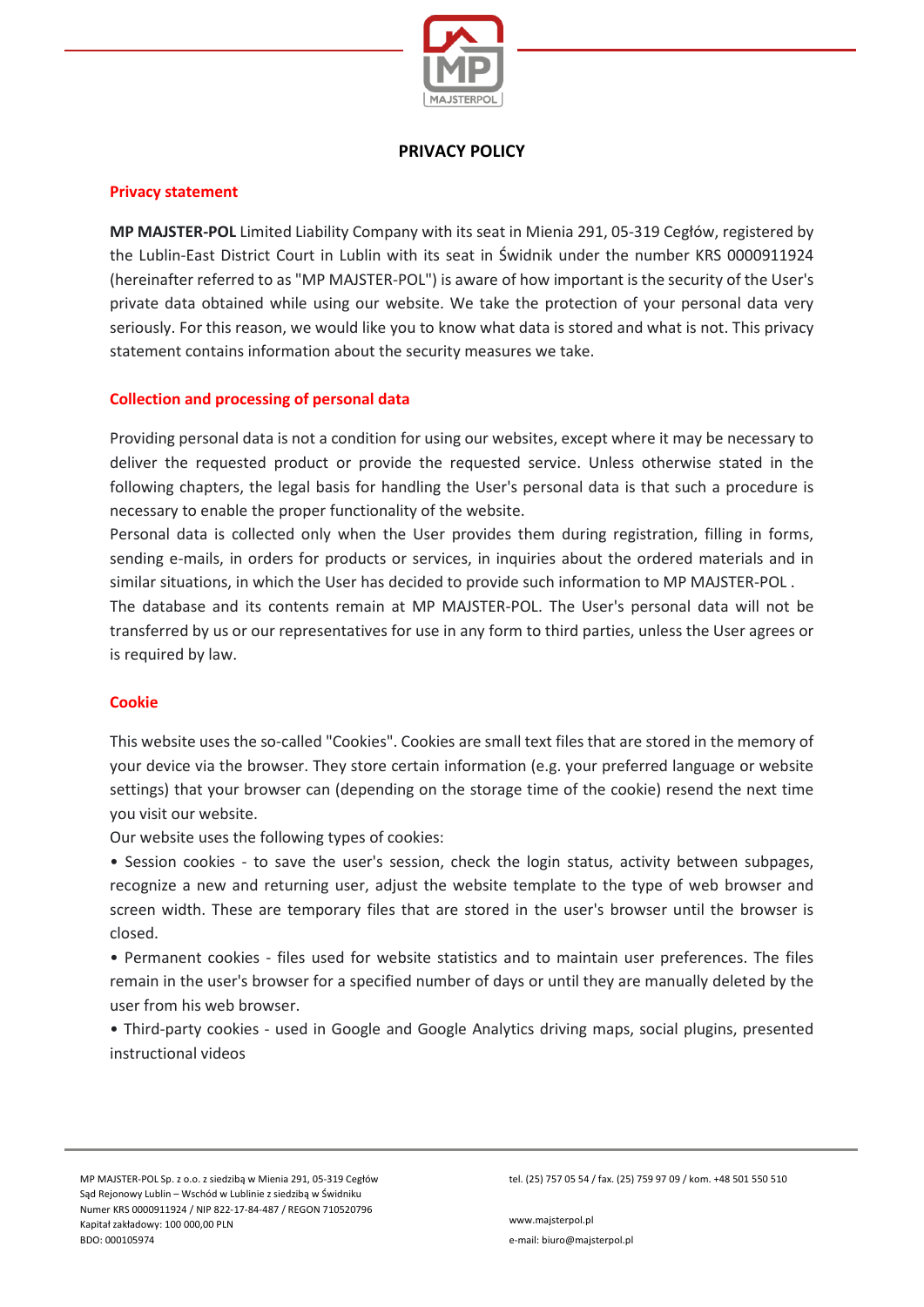

By accessing our website, your browser will transfer certain data to our web server. This is done for technical reasons and necessary to provide the requested information. To facilitate access to the website, the following data is collected, used and stored for a short time:

- 1.IP address
- 2. date and time of access
- 3.Time zone difference to Greenwich Mean Time (GMT)
- 4.viewed content (specific page)
- 5. access code / HTTP status
- 6. transmitted data volume
- 7. Party requesting access
- 8. Browser, language settings, operating system and browser version

In addition, to protect our legitimate interests, we store this data for a limited period of time. This allows us to track personal data in the event of an attempted or unauthorized access to our servers.

Most browsers are set up to accept cookies automatically. However, you can disable the storage of cookies or configure the browser so that it informs the User about it before accepting cookies. If you do not accept cookies, you may not be able to use some of the functions of our website. To change the settings in your browser, please visit the following pages:

- In Microsoft Internet Explorer: [http://windows.microsoft.com/pl](http://windows.microsoft.com/pl-pl/windows-vista/block-or-allow-cookies)-pl/windows-vista/block-or-allow[cookies](http://windows.microsoft.com/pl-pl/windows-vista/block-or-allow-cookies)
- In Google Chrome: <http://support.google.com/chrome/bin/answer.py?hl=pl&answer=95647>
- In Mozilla Firefox: <http://support.mozilla.org/pl/kb/ciasteczka>
- In Opera: <http://help.opera.com/Windows/8.0/pl/cookies.html>
- In Safari: [http://support.apple.com/kb/HT1677?viewlocale=pl\\_PL&locale=pl\\_PL](http://support.apple.com/kb/HT1677?viewlocale=pl_PL&locale=pl_PL)

Information on cookies can also be found at this address

: <http://pl.wikipedia.org/wiki/Ciasteczko>

The website contains links to the websites of our partners. We are not responsible for the cookie policy on these websites. Please see their separate information on cookies.